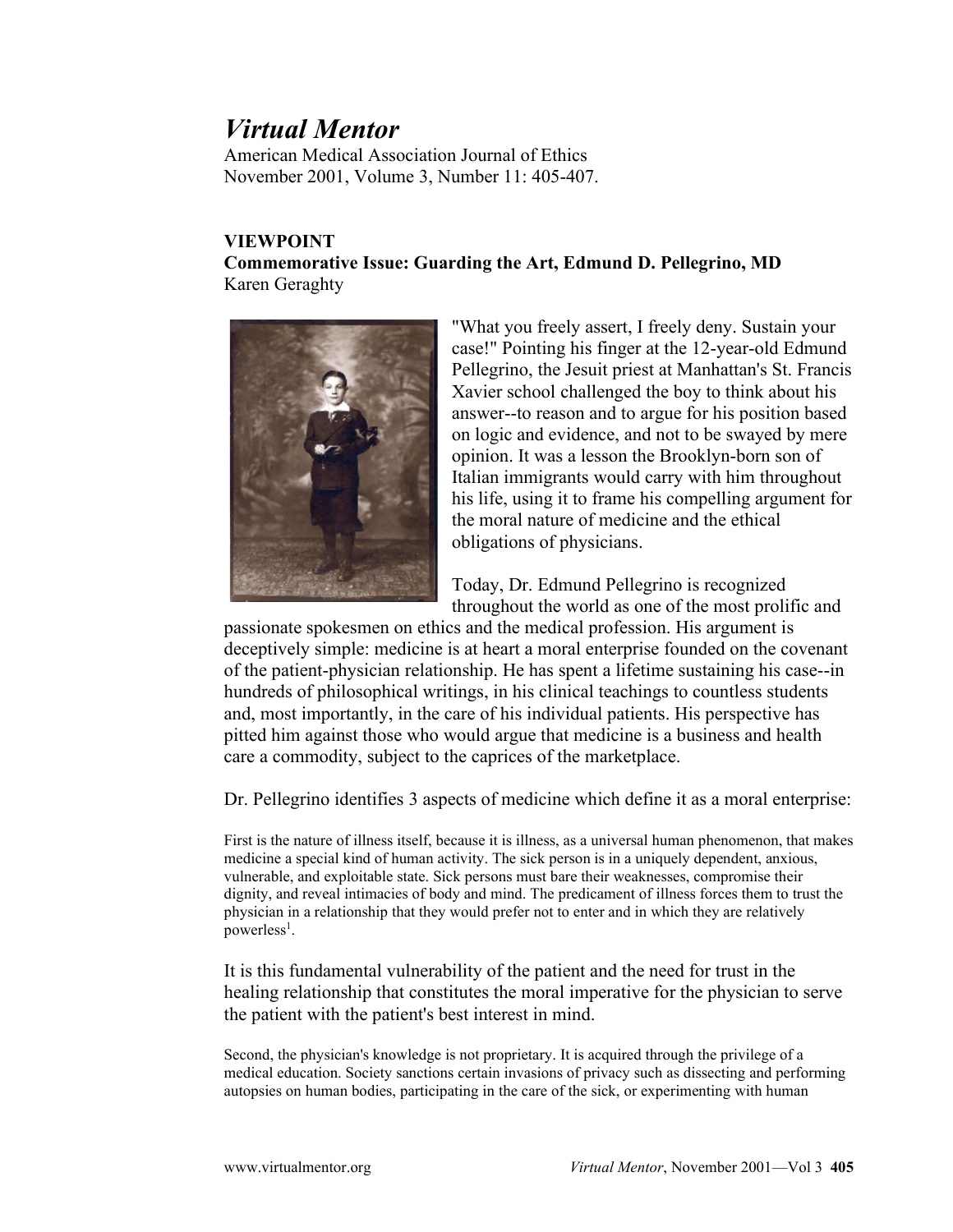subjects . . . to ensure that society has an uninterrupted supply of trained medical personnel. The physician's knowledge therefore is not private property. Nor is it intended primarily for personal gain, prestige, or power. Rather, the profession holds medical knowledge in trust for the good of the sick<sup>2</sup>.

By accepting the privilege of medical education, physicians enter into a covenant to use their medical knowledge for the benefit of society.

Moreover, this covenant is acknowledged publicly when the physician takes an oath... The oath-not the degree--symbolizes the graduate's formal entry into the profession. The oath . . . is a public promise--a "profession"--that the new physician understands the gravity of his or her calling, promises to be competent, and promises to use that competence in the interests of the sick<sup>3</sup>.

It is these 3 aspects--the nature of illness, the nonproprietary character of medical education, and the oath of fidelity to the patients' interests--that define medicine as a moral community and determine the ethical obligations of the individual physician and the profession as a whole.

According to Dr. Pellegrino however, the prevailing social milieu runs contrary to this fundamental nature of medicine. The legitimization of the profit motive has transformed the patient-physician covenant into the patient-physician contract. He argues forcefully that today's physicians must choose between doing good and pursuing profit. The profit motive is irreconcilable with the patient's best interests because when the covenant between physician and patient turns into a business contract, "the end result is a physician who is an employee whose loyalties are divided between organization and patient, and whose self-interests are pitted against the patient to curb costs or make profits"<sup>4</sup>.

Ironically, this elder statesman of the medical profession was almost not admitted to medical school. Despite his outstanding grades at St. John's University, where he graduated summa cum laude, he was not invited for interviews at any of the schools to which he applied. A letter from one Ivy League school complimented young Pellegrino on his grades but declined his application stating that he would be "happier with his own kind." Italians, said his academic advisor, were no more welcome than Jews in the major medical schools, and he might fare better if he changed his name. Pellegrino refused. His admission to New York University Medical School was due in part to his father's ingenuity. A salesman in wholesale foods in New York, the senior Pellegrino approached one of his customers who owned a restaurant near the campus of NYU and asked to be introduced to one of the regular customers. That customer--the dean of NYU Medical School--asked Mr. Pellegrino to send along his son's grade report. The junior Pellegrino was none the wiser and the rest, as they say, is history.

Since his graduation from medical school in 1944, Dr. Pellegrino's career has been as broad as his range of interests. He was president of Yale-New Haven Medical Center, chancellor and vice president for Health Science at the University of Tennessee, founding chief executive of the Health Science Center at SUNY Stony